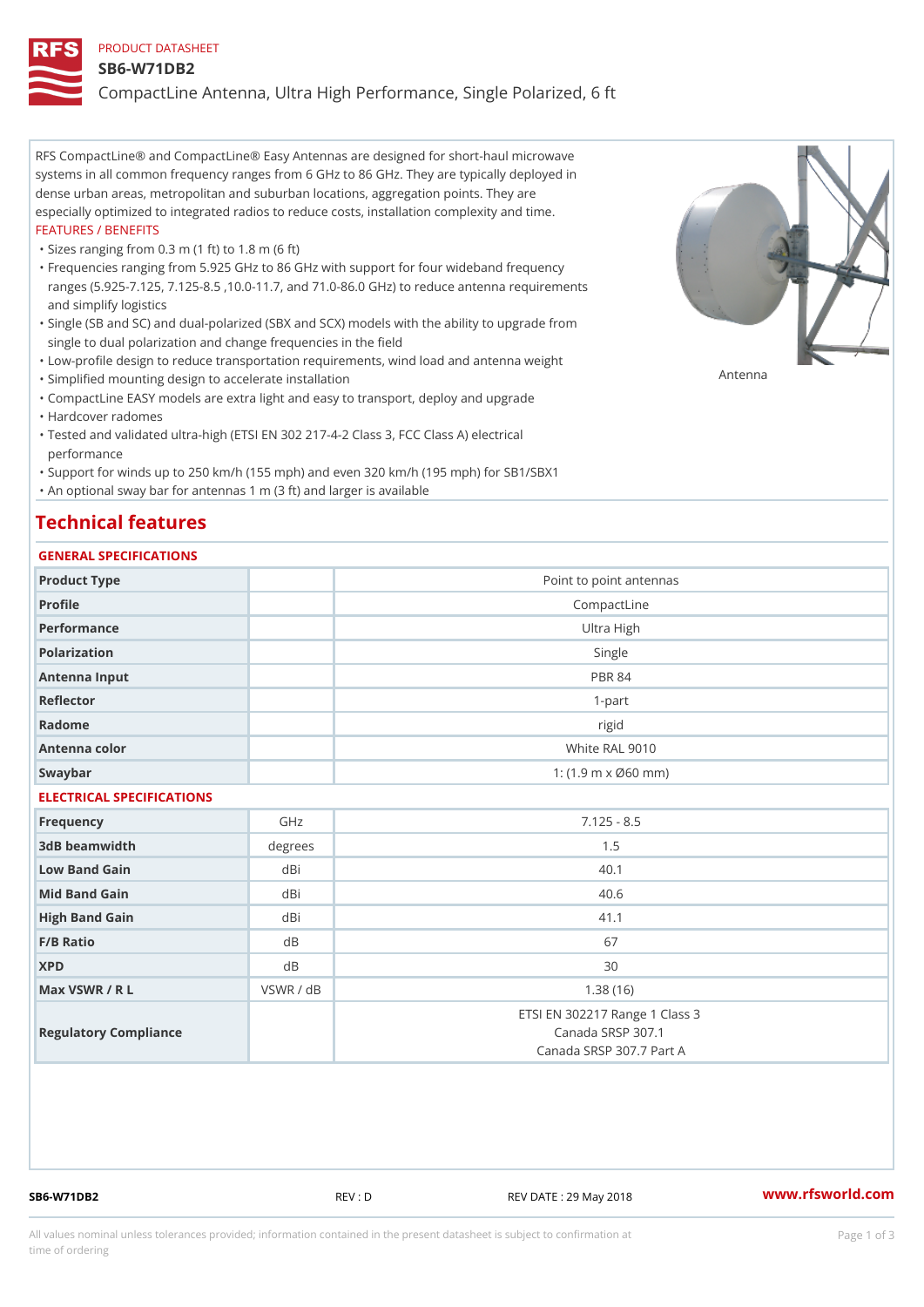## PRODUCT DATASHEET

#### SB6-W71DB2

CompactLine Antenna, Ultra High Performance, Single Polarized, 6 ft

| MECHANICAL SPECIFICATIONS                                                      |              |                                                   |
|--------------------------------------------------------------------------------|--------------|---------------------------------------------------|
| Diameter                                                                       | ft $(m)$     | 6(1.8)                                            |
| Elevation Adjustment                                                           | degrees      | ± 5                                               |
| Azimuth Adjustment                                                             | degrees      | ± 5                                               |
| Polarization Adjustment                                                        | degrees      | ± 5                                               |
| Mounting Pipe Diameter<br>minimum                                              | $mm$ (in)    | 114(4.5)                                          |
| Mounting Pipe Diameter<br>maximum                                              | $mm$ (in)    | 114(4.5)                                          |
| Approximate Weight                                                             | kg (lb)      | 90(198)                                           |
| Survival Windspeed                                                             | $km/h$ (mph) | 252 (155)                                         |
| Operational Windspeed                                                          | $km/h$ (mph) | 252 (155)                                         |
| <b>STRUCTURE</b>                                                               |              |                                                   |
| Radome Material                                                                |              | rigid                                             |
| FURTHER ACCESSORIES                                                            |              |                                                   |
| optional Swaybar                                                               |              | 1: SMA-SK-6 (1.9 m x Ø60 mm)                      |
| Further Accessories                                                            |              | SMA-SKO-UNIVERSAL-L : Universal sway bar fixation |
| MOUNTOUTLINE                                                                   |              |                                                   |
| m m<br>$Dimen sion_A$<br>(in)                                                  |              | 1900(74.8)                                        |
| m m<br>$Dimension_B$<br>(in)                                                   |              | 910(35.8)                                         |
| m m<br>$Dimension_C$<br>(in)                                                   |              | 362(14.3)                                         |
| $Dim_D - D -$<br>m m<br>$114$ m m (4.5 _ ir ) $\sqrt{$ ii p $\sqrt{$ $\approx$ |              | 416 (16.4)                                        |
| m m<br>$Dimension$ = E<br>(in)                                                 |              | 83 (3.3)                                          |
| m m<br>Dimension_F<br>(i n)                                                    |              | 785 (30.9)                                        |
|                                                                                |              | 305(12)                                           |

SB6-W71DB2 REV : D REV : D REV DATE : 29 May 2018 WWW.rfsworld.com